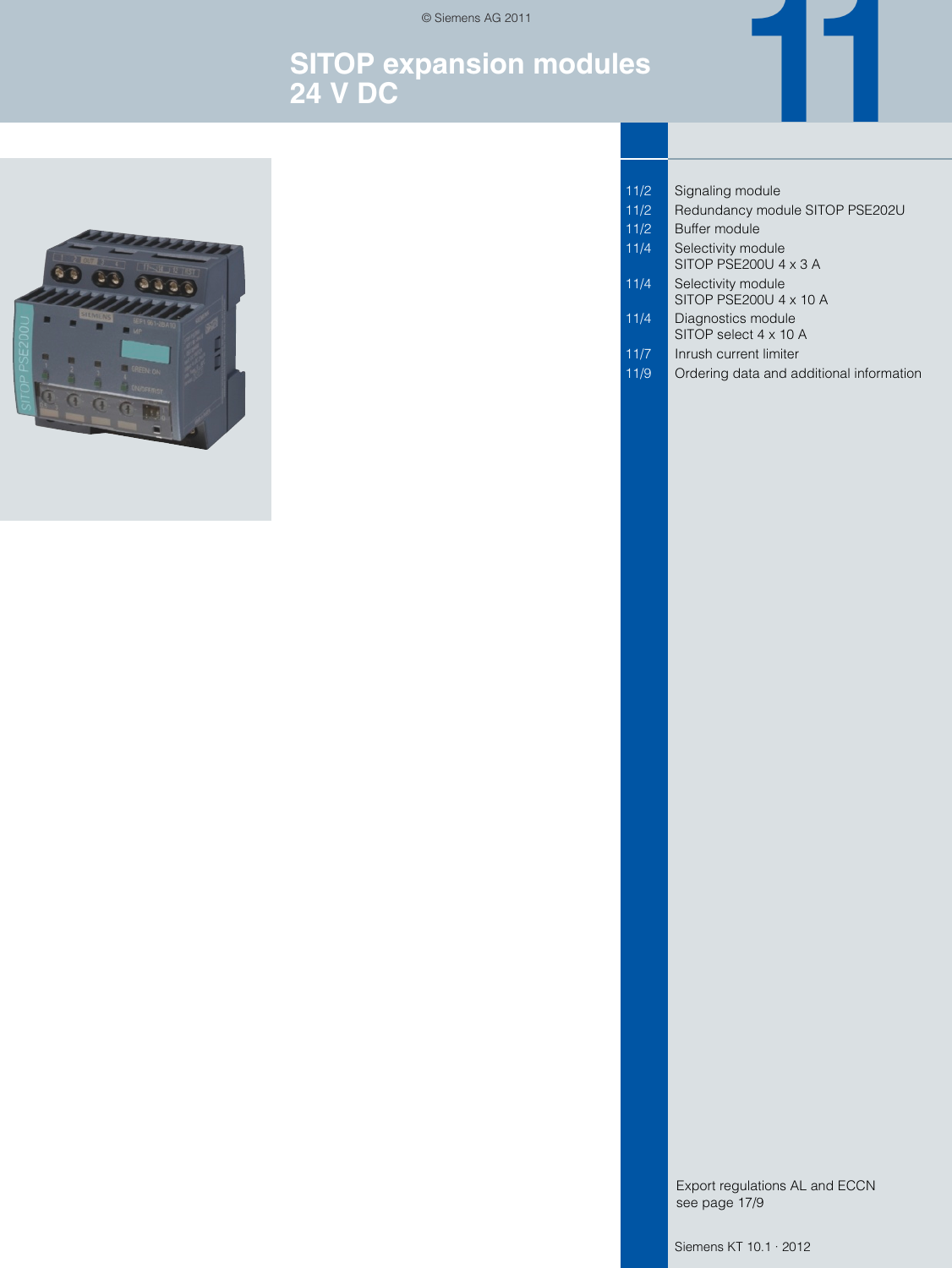**Signaling module, redundancy module, buffer module**

### ■ **Overview**

| <b>Product</b>                                                                                                                                         | <b>SITOP modular signaling</b><br>module                                                                                                                                                                        | PSE202U redundancy module                                                                                                                                                                            | <b>SITOP modular buffer module</b>                                                                                                                                                                           |
|--------------------------------------------------------------------------------------------------------------------------------------------------------|-----------------------------------------------------------------------------------------------------------------------------------------------------------------------------------------------------------------|------------------------------------------------------------------------------------------------------------------------------------------------------------------------------------------------------|--------------------------------------------------------------------------------------------------------------------------------------------------------------------------------------------------------------|
| <b>Type</b>                                                                                                                                            |                                                                                                                                                                                                                 | 20A                                                                                                                                                                                                  | 40 A                                                                                                                                                                                                         |
| Order No.                                                                                                                                              | 6EP1 961-3BA10 <sup>1)</sup>                                                                                                                                                                                    | 6EP1 961-3BA21 <sup>1)</sup>                                                                                                                                                                         | 6EP1 961-3BA01 <sup>1)</sup>                                                                                                                                                                                 |
| The product families are<br>highlighted in the same color.<br>For an explanation of the product<br>families, see chapter 1, pages 1/8<br>through 1/12. |                                                                                                                                                                                                                 |                                                                                                                                                                                                      |                                                                                                                                                                                                              |
|                                                                                                                                                        | The signaling module, in<br>combination with a SITOP modular<br>(6EP1.3.-3BA00) regulated power<br>supply, can furnish annunciation<br>signals describing the operational<br>status of the power supply. It can | The SITOP PSE202U redundancy<br>module is used to decouple two<br>SITOP regulated power supplies in<br>parallel operation. The 24 V supply<br>is reliably maintained when one<br>power supply fails. | With short-term power failures, the<br>load current can be backed up<br>without interruption via the buffer<br>module in combination with a<br>SITOP modular regulated power<br>supply. The buffer module is |

also switch the power supply on and off by remote operation. It hooks up to the power supply automatically.



### ■**Technical specifications**

| <b>Product</b>                                                         | <b>SITOP modular signaling</b><br>module                                                                                                          | PSE202U redundancy module                                                                                                                                            | <b>SITOP modular buffer module</b>                                                                |
|------------------------------------------------------------------------|---------------------------------------------------------------------------------------------------------------------------------------------------|----------------------------------------------------------------------------------------------------------------------------------------------------------------------|---------------------------------------------------------------------------------------------------|
| <b>Type</b>                                                            |                                                                                                                                                   | 20 A                                                                                                                                                                 | 40 A                                                                                              |
| <b>Order No.</b>                                                       | 6EP1 961-3BA10 <sup>1)</sup>                                                                                                                      | 6EP1 961-3BA21                                                                                                                                                       | 6EP1 961-3BA01                                                                                    |
| Input                                                                  |                                                                                                                                                   |                                                                                                                                                                      |                                                                                                   |
| Rated voltage value V <sub>in rated</sub><br>Voltage range             |                                                                                                                                                   | Controlled, isolated<br>DC voltage<br><b>24 V DC</b><br>24  28.8 V                                                                                                   | Controlled, isolated<br>DC voltage<br><b>24 V DC</b><br>24  28.8 V                                |
| Control input                                                          | Non-isolated input for remote<br>ON/OFF switching of the power<br>supply                                                                          |                                                                                                                                                                      |                                                                                                   |
| Power $I_{\text{in}}$ / 1st connection                                 |                                                                                                                                                   | 20 A                                                                                                                                                                 |                                                                                                   |
| Power $I_{\text{in}}$ / 2nd connection                                 | $\overline{\phantom{0}}$                                                                                                                          | 20 A                                                                                                                                                                 |                                                                                                   |
| Output                                                                 |                                                                                                                                                   |                                                                                                                                                                      |                                                                                                   |
| Rated voltage V <sub>out rated</sub><br>Rated current value lout rated | -<br>$\overline{\phantom{0}}$                                                                                                                     | $V_{\text{in}}$ – approx. 0.5 V<br>Max. 40 A                                                                                                                         | $V_{\text{in}}$ – approx. 1 V<br>40 A                                                             |
| Mains buffering                                                        | -                                                                                                                                                 | $\equiv$                                                                                                                                                             | Backup time:                                                                                      |
|                                                                        |                                                                                                                                                   |                                                                                                                                                                      | • At 40 A load current: 200 ms                                                                    |
|                                                                        |                                                                                                                                                   |                                                                                                                                                                      | • At 20 A load current: 400 ms                                                                    |
|                                                                        |                                                                                                                                                   |                                                                                                                                                                      | • At 10 A load current: 800 ms                                                                    |
|                                                                        |                                                                                                                                                   |                                                                                                                                                                      | • At 5 A load current: 1.6 s                                                                      |
| Buffering time, max.                                                   |                                                                                                                                                   |                                                                                                                                                                      | In combination with<br>6EP1 437-3BA10 the buffer time is<br>reduced by 100 ms.<br>10 <sub>s</sub> |
| <b>Protection and monitoring</b>                                       |                                                                                                                                                   |                                                                                                                                                                      |                                                                                                   |
| Current limiting, static<br>Short-circuit protection                   | L,                                                                                                                                                | No<br><b>No</b>                                                                                                                                                      | Typically 40 A<br>Electronically                                                                  |
| Signaling/alarm signals                                                |                                                                                                                                                   |                                                                                                                                                                      |                                                                                                   |
| Status display                                                         |                                                                                                                                                   | Green LED for "both input<br>voltages > switching threshold"<br>Red LED for "at least one input<br>voltage < switching threshold"                                    | Green LED for "Supply voltage ><br>20.5 V"                                                        |
| Signaling                                                              | Isolated relay contacts<br>(changeover contacts, contact<br>rating 6 A/240 V AC) for "Output<br>voltage OK" and "Power supply<br>availability OK" | solated relay contacts<br>(changeover contacts, contact<br>rating 8 A/240 V AC, 24 V DC):<br>signals OK if both input voltages ><br>switching threshold (adjustable) |                                                                                                   |

1) SIPLUS module see page 15/4.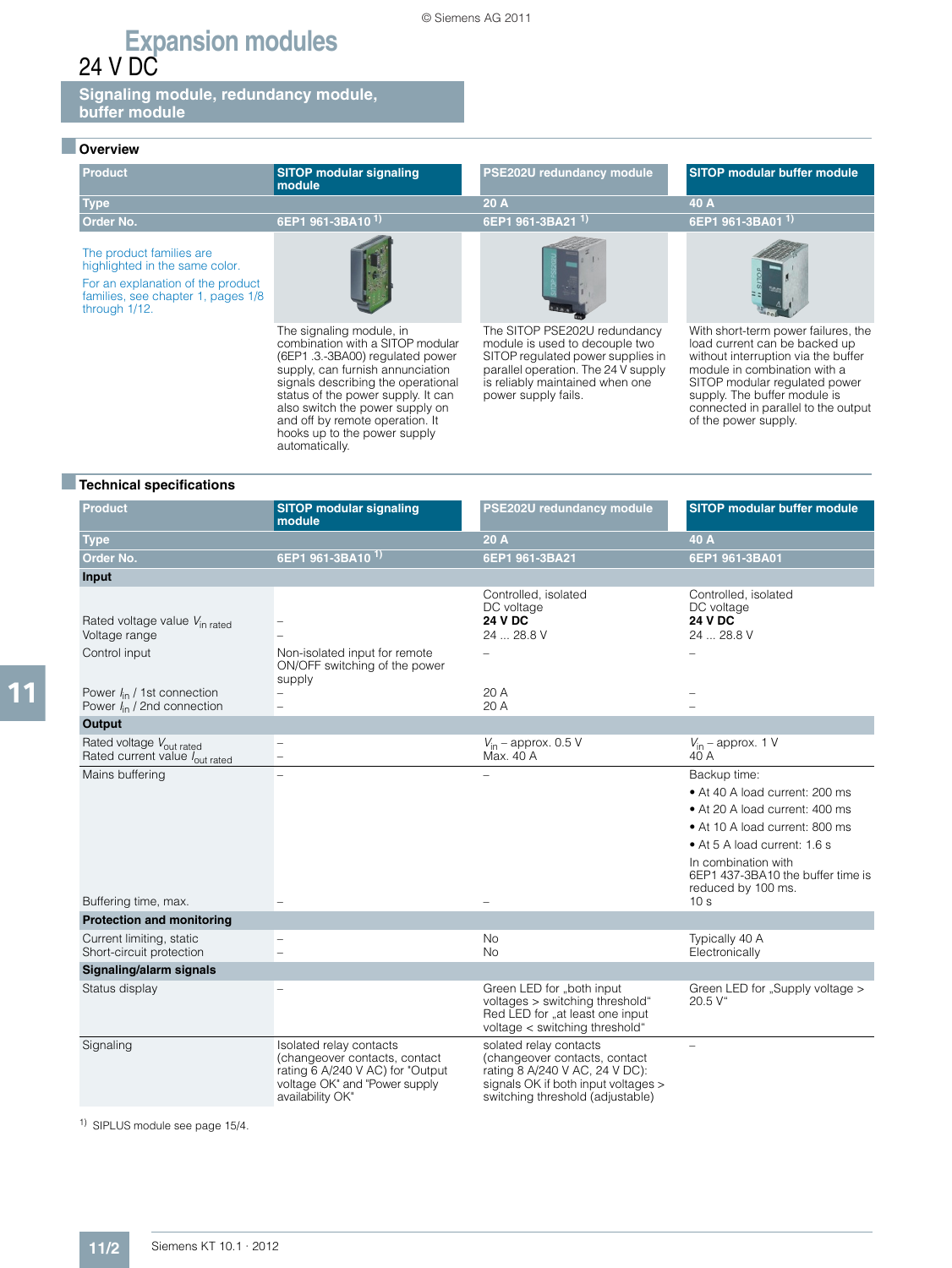**Signaling module, redundancy module, buffer module**

| Technical specifications (continued).                                         |                                                                                                                        |                                                                                                                                                                                                                            |                                                                                                   |  |
|-------------------------------------------------------------------------------|------------------------------------------------------------------------------------------------------------------------|----------------------------------------------------------------------------------------------------------------------------------------------------------------------------------------------------------------------------|---------------------------------------------------------------------------------------------------|--|
| <b>Product</b>                                                                | <b>SITOP modular signaling</b><br>module                                                                               | PSE202U redundancy module                                                                                                                                                                                                  | <b>SITOP modular buffer module</b>                                                                |  |
| <b>Type</b>                                                                   |                                                                                                                        | 20 A                                                                                                                                                                                                                       | 40 A                                                                                              |  |
| Order No.                                                                     | 6EP1 961-3BA10 <sup>1)</sup>                                                                                           | 6EP1 961-3BA21                                                                                                                                                                                                             | 6EP1 961-3BA01                                                                                    |  |
| <b>Safety</b>                                                                 |                                                                                                                        |                                                                                                                                                                                                                            |                                                                                                   |  |
| Galvanic isolation                                                            | Yes, safety extra low voltage acc.<br>to EN 60950-1 (relay contacts)                                                   | Yes, safety extra low voltage acc.<br>to EN 60950-1 (relay contact)                                                                                                                                                        | Yes, SELV acc. to EN 60950-1                                                                      |  |
| Protection class                                                              | Class I                                                                                                                | Class II                                                                                                                                                                                                                   | Class I                                                                                           |  |
| Safety test<br>CE mark                                                        | Yes<br>Yes                                                                                                             | Yes<br>Yes                                                                                                                                                                                                                 | Yes<br><b>Yes</b>                                                                                 |  |
| UL/cUL (CSA) approval                                                         | UL-listed (UL 508) File E197259,<br>CSA (CSA C22.2 No. 14, CSA<br>C22.2 No. 107.1)                                     | cULus-listed (UL 508,<br>CSA C22.2 No. 107.1),<br>File E197259                                                                                                                                                             | UL-listed (UL 508) File E197259,<br>CSA (CSA C22.2 No. 14, CSA<br>C22.2 No. 107.1)                |  |
| Explosion protection                                                          |                                                                                                                        | ATEX (EX) II 3G Ex nAC IIC T4<br>cCSAus (CSA E60079, UL 60079),<br>Class I, Div. 2. Groups ABCD                                                                                                                            | $\overline{\phantom{0}}$                                                                          |  |
| Degree of protection (EN 60529)                                               | <b>IP20</b>                                                                                                            | <b>IP20</b>                                                                                                                                                                                                                | IP <sub>20</sub>                                                                                  |  |
| <b>EMC</b>                                                                    |                                                                                                                        |                                                                                                                                                                                                                            |                                                                                                   |  |
| Emitted interference<br>Noise immunity                                        | EN 55022 Class B<br>EN 61000-6-2                                                                                       | EN 55022 Class B<br>EN 61000-6-2                                                                                                                                                                                           | EN 55022 Class B<br>EN 61000-6-2                                                                  |  |
| <b>Operating data</b>                                                         |                                                                                                                        |                                                                                                                                                                                                                            |                                                                                                   |  |
| Ambient temperature range<br>Transport/storage temperature                    | $0  +60 °C$ with natural<br>convection<br>$-40$ $+85$ °C                                                               | $0  +60 °C$ with natural<br>convection<br>$-40$ +85 °C                                                                                                                                                                     | $0  +60 °C$ with natural<br>convection<br>$-40$ $+85$ °C                                          |  |
| range<br>Humidity class                                                       | Climate class 3K3 according to<br>EN 60721, no condensation                                                            | Climate class 3K3 according to<br>EN 60721, no condensation                                                                                                                                                                | Climate class 3K3 according to<br>EN 60721, no condensation                                       |  |
| <b>Mechanics</b>                                                              |                                                                                                                        |                                                                                                                                                                                                                            |                                                                                                   |  |
| Connections                                                                   | Screw terminals for<br>$0.14 2.5$ mm <sup>2</sup><br>single-core/finely stranded                                       | Input, output, and ground:<br>one screw terminal each, with<br>$0.3310$ mm <sup>2</sup> solid/finely<br>stranded:<br>Relay contact: 1 screw terminal<br>each for $0.5$ 2.5 mm <sup>2.</sup><br>single-core/finely stranded | One screw terminal each for<br>+ and – for 0.5  10 mm <sup>2</sup><br>single-core/finely stranded |  |
| Dimensions ( $W \times H \times D$ ) in mm<br>Weight, approx.<br>Installation | $26 \times 125 \times 116$<br>$0.15$ ka<br>Can be snapped directly on the<br>side of the basic unit<br>(6EP1.3.-3BA00) | $70 \times 125 \times 125$<br>0.5 <sub>k</sub><br>Snaps onto DIN rail EN 60715<br>35x7.5/15                                                                                                                                | $70 \times 125 \times 125$<br>1.2 <sub>k</sub><br>Snaps onto DIN rail EN 60715<br>35x7.5/15       |  |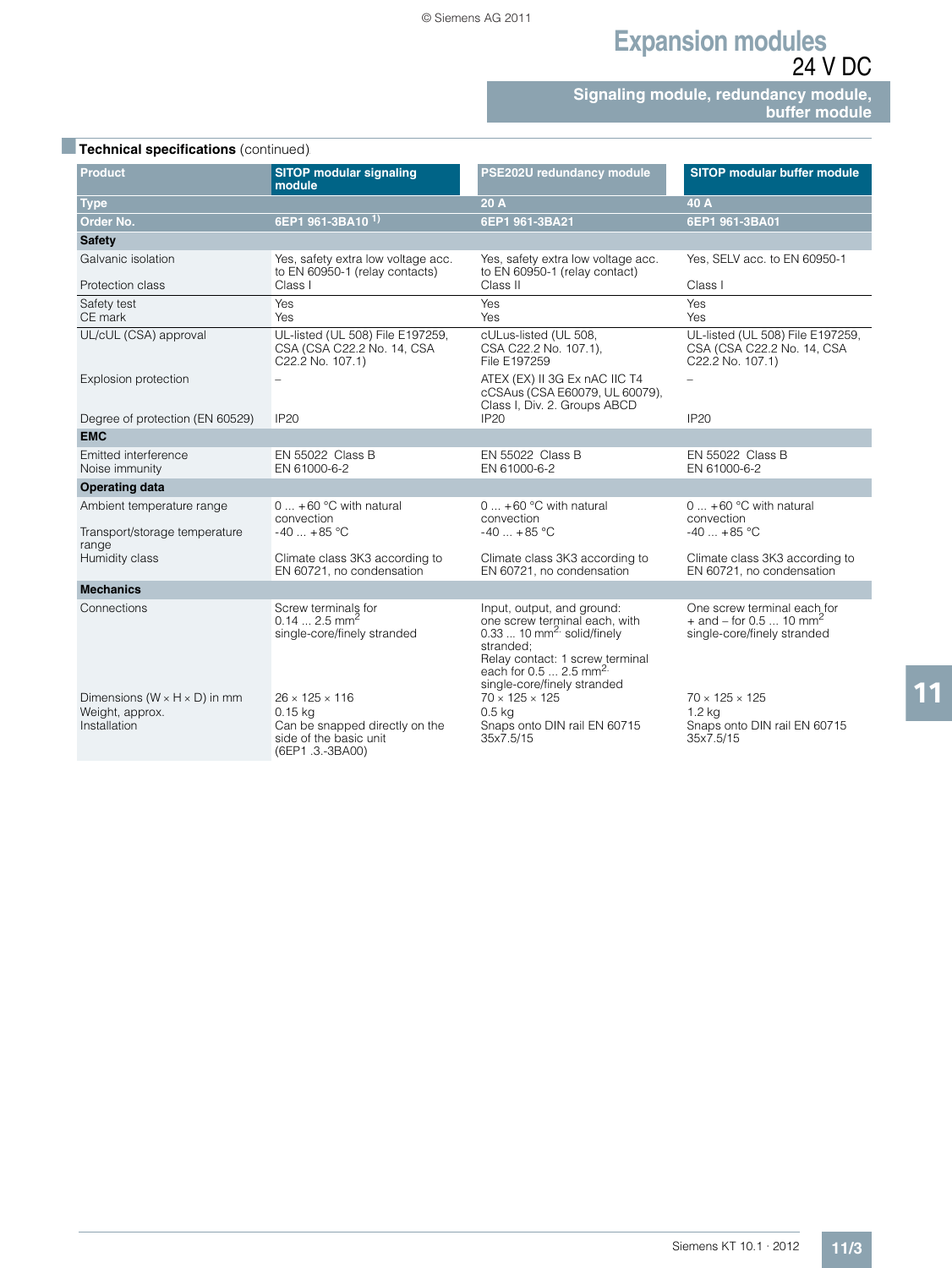**PSE200U selectivity module, SITOP select diagnostics module** 

### ■ **Overview**

| <b>Product</b>   | <b>PSE200U selectivity module</b>                                                                                                                                                                                                                                                                                                                                                                                                                                      |                                                                                                                                                                                                                                                                                                                                                                                                                                                                        | <b>SITOP select</b><br>diagnostics module                                                                                                                                                                                                                                                                                                                                                                                                                              |
|------------------|------------------------------------------------------------------------------------------------------------------------------------------------------------------------------------------------------------------------------------------------------------------------------------------------------------------------------------------------------------------------------------------------------------------------------------------------------------------------|------------------------------------------------------------------------------------------------------------------------------------------------------------------------------------------------------------------------------------------------------------------------------------------------------------------------------------------------------------------------------------------------------------------------------------------------------------------------|------------------------------------------------------------------------------------------------------------------------------------------------------------------------------------------------------------------------------------------------------------------------------------------------------------------------------------------------------------------------------------------------------------------------------------------------------------------------|
| <b>Type</b>      | $4 \times 3$ A                                                                                                                                                                                                                                                                                                                                                                                                                                                         | 4 x 10 A                                                                                                                                                                                                                                                                                                                                                                                                                                                               | 4 x 10 A                                                                                                                                                                                                                                                                                                                                                                                                                                                               |
| <b>Order No.</b> | 6EP1 961-2BA11                                                                                                                                                                                                                                                                                                                                                                                                                                                         | 6EP1 961-2BA21                                                                                                                                                                                                                                                                                                                                                                                                                                                         | 6EP1 961-2BA00                                                                                                                                                                                                                                                                                                                                                                                                                                                         |
|                  |                                                                                                                                                                                                                                                                                                                                                                                                                                                                        |                                                                                                                                                                                                                                                                                                                                                                                                                                                                        |                                                                                                                                                                                                                                                                                                                                                                                                                                                                        |
|                  | The selectivity module is used in<br>conjunction with 24 V power<br>supplies to distribute the load<br>current over several current<br>circuits and to monitor the<br>individual currents. Faults in<br>individual circuits caused by<br>overload or short-circuit are<br>detected and selectively switched<br>off so that further load current<br>paths remain unaffected by the<br>fault. This achieves fast fault<br>diagnostics and minimizes<br>standstill times. | The selectivity module is used in<br>conjunction with 24 V power<br>supplies to distribute the load<br>current over several current<br>circuits and to monitor the<br>individual currents. Faults in<br>individual circuits caused by<br>overload or short-circuit are<br>detected and selectively switched<br>off so that further load current<br>paths remain unaffected by the<br>fault. This achieves fast fault<br>diagnostics and minimizes<br>standstill times. | The diagnostics module is used in<br>conjunction with 24 V power<br>supplies to distribute the load<br>current over several current<br>circuits and to monitor the<br>individual currents. Faults in<br>individual circuits caused by<br>overload or short-circuit are<br>detected and selectively switched<br>off so that further load current<br>paths remain unaffected by the<br>fault. This achieves fast fault<br>diagnostics and minimizes<br>standstill times. |

### ■**Technical specifications**

| Product                                                                                                                               | PSE200U selectivity module                                                                                                                                                                                 |                                                                                                                                                                                                              | <b>SITOP select diagnostics</b><br>module                                                                                                                         |
|---------------------------------------------------------------------------------------------------------------------------------------|------------------------------------------------------------------------------------------------------------------------------------------------------------------------------------------------------------|--------------------------------------------------------------------------------------------------------------------------------------------------------------------------------------------------------------|-------------------------------------------------------------------------------------------------------------------------------------------------------------------|
| <b>Type</b>                                                                                                                           | 4 x 3 A                                                                                                                                                                                                    | 4 x 10 A                                                                                                                                                                                                     | 4 x 10 A                                                                                                                                                          |
| Order No.                                                                                                                             | 6EP1 961-2BA11                                                                                                                                                                                             | 6EP1 961-2BA21                                                                                                                                                                                               | 6EP1 961-2BA00                                                                                                                                                    |
| Input                                                                                                                                 |                                                                                                                                                                                                            |                                                                                                                                                                                                              |                                                                                                                                                                   |
| Rated voltage value V <sub>in rated</sub><br>Voltage range                                                                            | Controlled DC voltage<br><b>24 V DC</b><br>22  30 V                                                                                                                                                        | Controlled DC voltage<br><b>24 V DC</b><br>22  30 V                                                                                                                                                          | Controlled DC voltage 1)<br><b>24 V DC</b><br>22  30 V                                                                                                            |
| Overvoltage resistance<br>Rated current $I_{\text{in rated}}$                                                                         | 35 V<br>12A                                                                                                                                                                                                | 35 V<br>40 A                                                                                                                                                                                                 | 35 V; 100 ms<br>40 A                                                                                                                                              |
| Output                                                                                                                                |                                                                                                                                                                                                            |                                                                                                                                                                                                              |                                                                                                                                                                   |
| Rated voltage Vout rated<br>Total tolerance<br>Number of output channels                                                              | Controlled DC voltage<br>$V_{\text{in}}$ – approx. 0.2 V<br>In accordance with the supplying<br>input voltage<br>4                                                                                         | Controlled DC voltage<br>$V_{\text{in}}$ – approx. 0.2 V<br>In accordance with the supplying<br>input voltage<br>4                                                                                           | Controlled DC voltage<br>$V_{\text{in}}$ – approx. 0.3 V<br>In accordance with the supplying<br>input voltage<br>4                                                |
| Rated current value lout rated<br>Adjustment range<br>Parallel switching of several<br>channels                                       | 3 A per channel<br>0.5  3 A per channel via<br>potentiometer<br>Not permitted                                                                                                                              | 10 A per channel<br>3  10 A per channel via<br>potentiometer<br>Not permitted                                                                                                                                | 10 A per channel<br>2  10 A per channel via<br>potentiometer<br>Not permitted                                                                                     |
| Channel connection                                                                                                                    | Simultaneous connection of all<br>channels after power up of the<br>supply voltage > 20 V,<br>delay time of 25 ms, 100 ms or<br>adjustable "load optimized" via<br>DIP switch for sequential<br>connection | Simultaneous connection of all<br>channels after power up of the<br>supply voltage $> 20$ V,<br>delay time of 25 ms, 100 ms or<br>adjustable "load optimized" via<br>DIP switch for sequential<br>connection | Simultaneous connection of all<br>channels after power up of the<br>supply voltage,<br>delay time of 24 ms or 100 ms<br>programmable for sequential<br>connection |
| <b>Efficiency</b>                                                                                                                     |                                                                                                                                                                                                            |                                                                                                                                                                                                              |                                                                                                                                                                   |
| Efficiency at V <sub>out rated</sub> , I <sub>out rated</sub><br>Power loss at V <sub>out rated</sub> , <i>l</i> <sub>out rated</sub> | Approx. 97 %<br>Approx. 9 W                                                                                                                                                                                | Approx. 97 % (typ. 99 %)<br>Approx. 30 W (typ. 10 W)                                                                                                                                                         | Approx. 97 %<br>Approx. 30 W                                                                                                                                      |
| Switch-off characteristic per<br>channel                                                                                              |                                                                                                                                                                                                            |                                                                                                                                                                                                              |                                                                                                                                                                   |
| Overcurrent switch-off                                                                                                                | $I_{\text{out}} = 1.0  1.3 \times \text{set value}$ , switch-<br>off after approx. 5 s                                                                                                                     | $I_{\text{out}} = 1.0  1.3 \times \text{set value}$ , switch-<br>off after approx. 5 s                                                                                                                       | $I_{\text{out}} = 1.0  1.3 \times \text{set value}$ , switch-<br>off after approx. 5 s                                                                            |
| Current limitation                                                                                                                    | $l_a = 1.3 \times$ set value, switch-off<br>not before typ. 100 ms                                                                                                                                         | $l_a = 1.3 \times$ set value, switch-off<br>not before typ. 100 ms                                                                                                                                           | $I_{\text{out}} = 1.35 \times \text{set value}$ , switch-off<br>after approx. 50 100 ms                                                                           |
| Immediate switch-off                                                                                                                  | $l_{\text{out}}$ > set value and $V_{\text{in}}$ < 20 V,<br>switch-off after approx. 0.5 ms                                                                                                                | $l_{\text{out}}$ > set value and $V_{\text{in}}$ < 20 V,<br>switch-off after approx. 0.5 ms                                                                                                                  | $l_{\text{out}}$ > set value and $V_{\text{in}}$ < 20 V,<br>switch-off after approx. 0.5 ms                                                                       |
| Residual current at switch-off<br>Reset                                                                                               |                                                                                                                                                                                                            |                                                                                                                                                                                                              | Typ. 20 mA                                                                                                                                                        |
| Remote reset                                                                                                                          | Using keys for each channel<br>Non-isolated 24 V input (signal<br>level "high" at $>15$ V)                                                                                                                 | Using keys for each channel<br>Non-isolated 24 V input (signal<br>level "high" at $>15$ V)                                                                                                                   | Using keys on the module                                                                                                                                          |

1) SITOP select is not designed for operation with DC UPS module 40 A (6EP1 931-2FC21/-2FC42).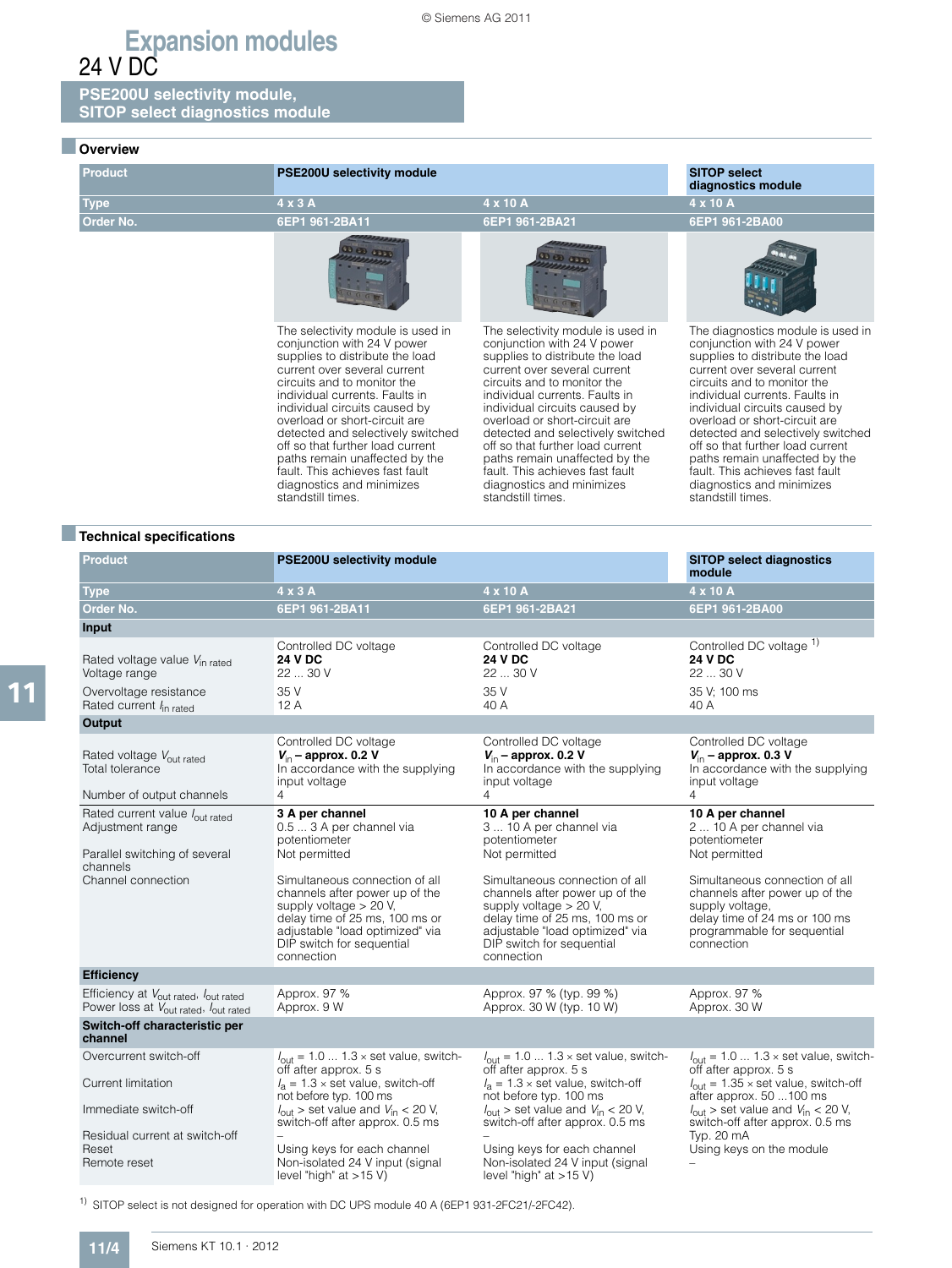**PSE200U selectivity module, SITOP select diagnostics module** 

| <b>Product</b>                                                                          | <b>PSE200U selectivity module</b>                                                                                                                                                                                        |                                                                                                                                                                                                                           | <b>SITOP select diagnostics</b><br>module                                                                                                                                                                                                     |  |
|-----------------------------------------------------------------------------------------|--------------------------------------------------------------------------------------------------------------------------------------------------------------------------------------------------------------------------|---------------------------------------------------------------------------------------------------------------------------------------------------------------------------------------------------------------------------|-----------------------------------------------------------------------------------------------------------------------------------------------------------------------------------------------------------------------------------------------|--|
| <b>Type</b>                                                                             | 4 x 3 A                                                                                                                                                                                                                  | 4 x 10 A                                                                                                                                                                                                                  | 4 x 10 A                                                                                                                                                                                                                                      |  |
| <b>Order No.</b>                                                                        | 6EP1 961-2BA11                                                                                                                                                                                                           | 6EP1 961-2BA21                                                                                                                                                                                                            | 6EP1 961-2BA00                                                                                                                                                                                                                                |  |
| <b>Protection and monitoring</b>                                                        |                                                                                                                                                                                                                          |                                                                                                                                                                                                                           |                                                                                                                                                                                                                                               |  |
| Device/line protection                                                                  | Internal fuse 5 A per channel (not<br>accessible)                                                                                                                                                                        | Internal fuse 15 A per channel (not<br>accessible)                                                                                                                                                                        | FKS blade-type fuse per channel<br>(equipped with 15 A fuse in as-<br>delivered state)                                                                                                                                                        |  |
| Status displays<br>Signaling                                                            | Three-color LED per channel:<br>• Green LED for "Output<br>switched through"<br>. Yellow LED for "Output turned off<br>manually"<br>. Red LED for "Output turned off<br>because of overcurrent"<br>Common signal contact | Three-color LED per channel:<br>• Green LED for "Output"<br>switched through"<br>. Yellow LED for "Output turned off<br>manually"<br>• Red LED for "Output turned off<br>because of overcurrent"<br>Common signal contact | Two-color LED per channel:<br>• Green LED for "Output<br>switched through"<br>. Red LED for "Output turned off<br>because of overcurrent"<br>Common signal contact                                                                            |  |
|                                                                                         | (changeover contact,<br>rating 0.1 A/24 V DC)                                                                                                                                                                            | (changeover contact,<br>rating 0.1 A/24 V DC)                                                                                                                                                                             | (NO contact, rating 0.5 A/24 V DC)                                                                                                                                                                                                            |  |
| <b>Safety</b>                                                                           |                                                                                                                                                                                                                          |                                                                                                                                                                                                                           |                                                                                                                                                                                                                                               |  |
| Protection class<br>Degree of protection (EN 60529)<br>CE mark<br>UL/cUL (CSA) approval | In accordance with EN 60950-1<br>and EN 50178<br>Class III<br><b>IP20</b><br>Yes<br>UL-recognized (UL 2367) File                                                                                                         | In accordance with EN 60950-1<br>and EN 50178<br>Class III<br><b>IP20</b><br>Yes<br>UL-recognized (UL 2367) File                                                                                                          | In accordance with EN 60950-1<br>and EN 50178<br>Class III<br><b>IP20</b><br>Yes<br>UL-Recognized (UL 2367)                                                                                                                                   |  |
| Explosion protection                                                                    | E328600; cURus (UL 508,<br>CSA22.2 No. 107.1), File E197259<br>ATEX (EX) II 3G Ex nAC II T4;<br>cCSAus (CSA E60079, UL 60079),<br>Class I, Div. 2. Gr ABCD T4                                                            | E328600; cURus (UL 508,<br>CSA22.2 No. 107.1), File E197259<br>ATEX (EX) II 3G Ex nAC II T4;<br>cCSAus (CSA E60079, UL 60079),<br>Class I, Div. 2. Gr ABCD T4                                                             | File E328600; cURus (UL 508,<br>CSA C22.2 No. 107.1) File<br>E197259; cURus (UL 60950, CSA<br>C22.2 No. 60950), File E151273<br>ATEX (EX) II 3G Ex nAC IIC T4 U;<br>cCSAus (CSA C22.2 No. 60079,<br>UL 60079), Class I, Div. 2.<br>Gr ABCD T4 |  |
| <b>EMC</b>                                                                              |                                                                                                                                                                                                                          |                                                                                                                                                                                                                           |                                                                                                                                                                                                                                               |  |
| Emitted interference<br>Noise immunity                                                  | EN 55022 Class B<br>EN 61000-6-2                                                                                                                                                                                         | EN 55022 Class B<br>EN 61000-6-2                                                                                                                                                                                          | EN 55022 Class B<br>EN 61000-6-2                                                                                                                                                                                                              |  |
| <b>Operating data</b>                                                                   |                                                                                                                                                                                                                          |                                                                                                                                                                                                                           |                                                                                                                                                                                                                                               |  |
| Permitted ambient temperature                                                           | $0 +60$ °C with natural<br>convection                                                                                                                                                                                    | $0 +60$ °C with natural<br>convection                                                                                                                                                                                     | $0 + 60$ °C with natural<br>convection                                                                                                                                                                                                        |  |
| Transport/storage temperature<br>range                                                  | $-40+85$ °C                                                                                                                                                                                                              | $-40+85$ °C                                                                                                                                                                                                               | $-40 + 85$ °C                                                                                                                                                                                                                                 |  |
| Humidity class                                                                          | Climate class 3K3 according to<br>EN 60721, no condensation                                                                                                                                                              | Climate class 3K3 according to<br>EN 60721, no condensation                                                                                                                                                               | Climate class 3K3 according to<br>EN 60721, no condensation                                                                                                                                                                                   |  |
| <b>Mechanics</b>                                                                        |                                                                                                                                                                                                                          |                                                                                                                                                                                                                           |                                                                                                                                                                                                                                               |  |
| Connections                                                                             |                                                                                                                                                                                                                          |                                                                                                                                                                                                                           |                                                                                                                                                                                                                                               |  |
| $\bullet$ Input +24 V                                                                   | 2 screw terminals                                                                                                                                                                                                        | 2 screw terminals                                                                                                                                                                                                         | 2 screw terminals                                                                                                                                                                                                                             |  |
| $\bullet$ Input 0 V                                                                     | for 0.5  10 mm <sup>2</sup><br>2 screw terminals<br>for $0.54$ mm <sup>2</sup>                                                                                                                                           | for $0.510$ mm <sup>2</sup><br>2 screw terminals<br>for $0.54$ mm <sup>2</sup>                                                                                                                                            | for 0.33  10 mm <sup>2</sup><br>2 screw terminals<br>for 0.22  4 mm <sup>2</sup>                                                                                                                                                              |  |
| $\bullet$ Output 1 $\dots$ 4                                                            | 1 screw terminal each<br>for $0.54$ mm <sup>2</sup>                                                                                                                                                                      | 1 screw terminal each<br>for $0.54$ mm <sup>2</sup>                                                                                                                                                                       | 1 screw terminal each<br>for 0.22  4 mm <sup>2</sup>                                                                                                                                                                                          |  |
| • Signaling contact                                                                     | 3 screw terminals<br>for $0.54$ mm <sup>2</sup>                                                                                                                                                                          | 3 screw terminals<br>for $0.54$ mm <sup>2</sup>                                                                                                                                                                           | 2 screw terminals<br>for $0.224$ mm <sup>2</sup>                                                                                                                                                                                              |  |
| • Remote reset                                                                          | 1 screw terminal<br>for $0.54$ mm <sup>2</sup>                                                                                                                                                                           | 1 screw terminal<br>for $0.54$ mm <sup>2</sup>                                                                                                                                                                            |                                                                                                                                                                                                                                               |  |
| Dimensions ( $W \times H \times D$ ) in mm                                              | $72 \times 80 \times 72$                                                                                                                                                                                                 | $72 \times 80 \times 72$                                                                                                                                                                                                  | $72 \times 90 \times 90$                                                                                                                                                                                                                      |  |
| Weight, approx.<br>Installation                                                         | 0.2 <sub>k</sub><br>Snaps onto DIN rail EN 60715<br>35x7.5/15                                                                                                                                                            | $0.2$ kg<br>Snaps onto DIN rail EN 60715<br>35x7.5/15                                                                                                                                                                     | 0.4 kg<br>Snaps onto DIN rail EN 60715<br>35x7.5/15                                                                                                                                                                                           |  |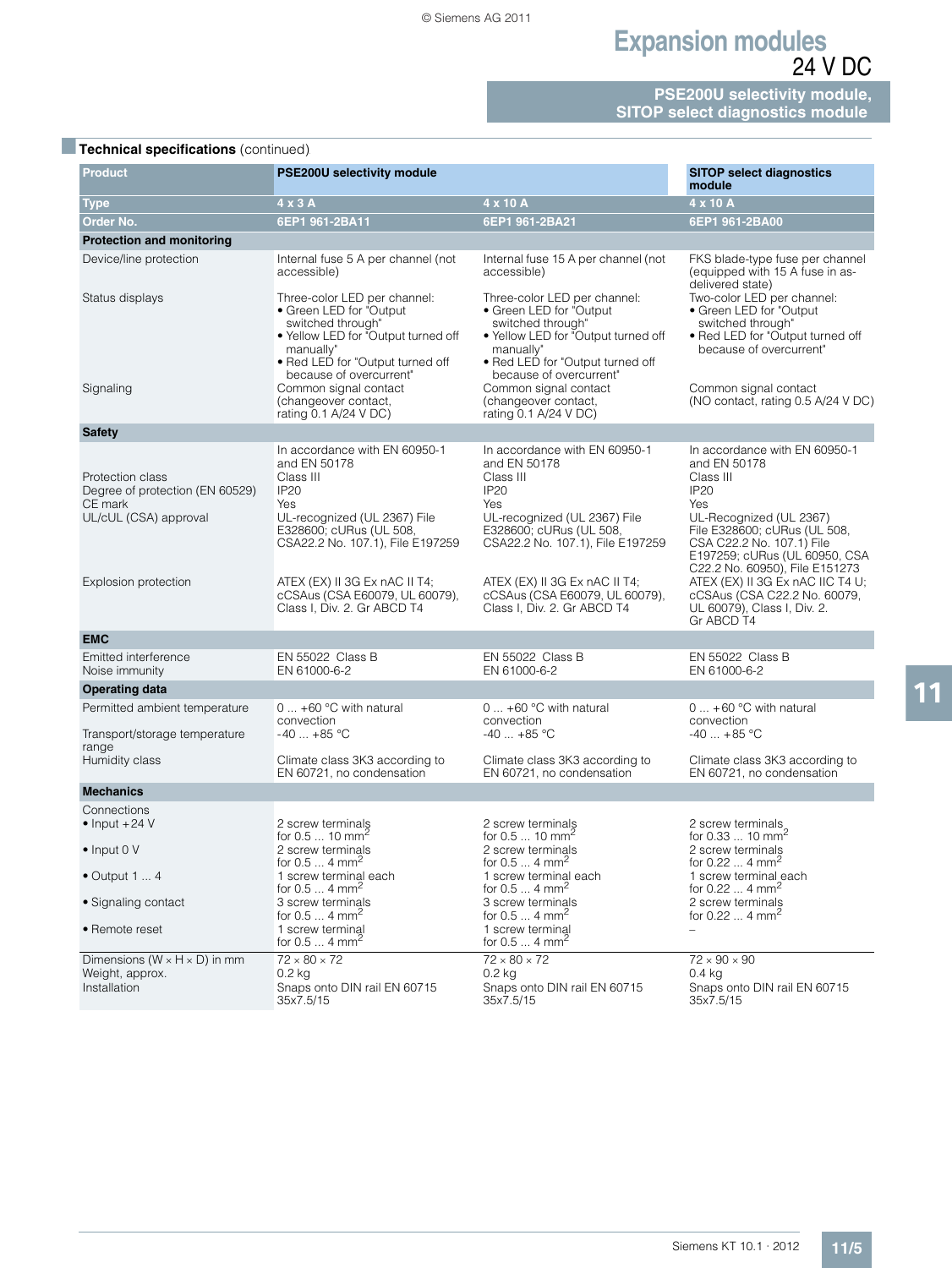**PSE200U selectivity module, SITOP select diagnostics module** 

#### ■**Characteristics**



Switch-off characteristic

#### ■**Circuit diagrams**



Switching principle SITOP select



Switching principle SITOP PSE200U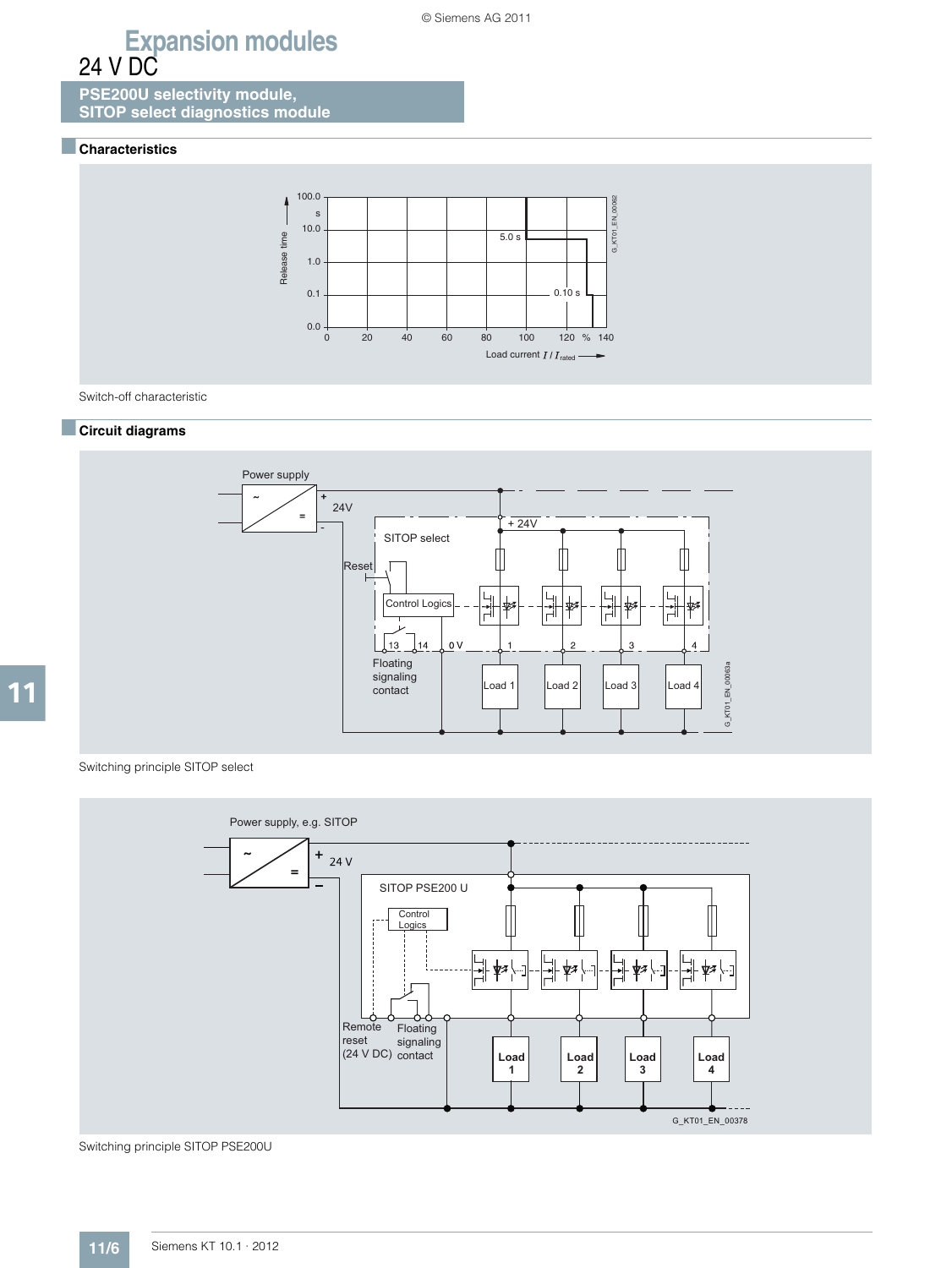### **Expansion modules** 100 - 480 V AC

**SITOP inrush current limiter**

#### ■ **Overview**



#### ■**Technical specifications**

| <b>Product</b>                                                                                                              | <b>SITOP inrush current limiter</b>                                    |  |  |
|-----------------------------------------------------------------------------------------------------------------------------|------------------------------------------------------------------------|--|--|
| Order No.                                                                                                                   | 6EP1 967-2AA00                                                         |  |  |
| <b>Input</b>                                                                                                                |                                                                        |  |  |
| Rated voltage value V <sub>in rated</sub><br>Voltage range<br>Overvoltage resistance<br>Input current $I_{\text{in rated}}$ | AC voltage 1-phase, 2-phase,<br>50/60 Hz<br>100  480 V AC<br>85  575 V |  |  |
| Output                                                                                                                      |                                                                        |  |  |
| Rated voltage Vout rated                                                                                                    | In accordance with<br>the supply voltage                               |  |  |
| Rated current value lout rated<br>Mains buffering<br>Buffering time, max.<br>Parallel switching for<br>enhanced performance | Max. 10 A<br>No.                                                       |  |  |
| <b>Protection and monitoring</b>                                                                                            |                                                                        |  |  |
| Current limiting, static<br>Short-circuit protection                                                                        | Must be ensured with an upstream<br>protective device                  |  |  |
| Signaling/alarm signals                                                                                                     |                                                                        |  |  |
| Status display<br>Alarm signals                                                                                             | Green LED                                                              |  |  |

| <b>Product</b>                                                                                                | <b>SITOP inrush current limiter</b>                                                                                                                       |
|---------------------------------------------------------------------------------------------------------------|-----------------------------------------------------------------------------------------------------------------------------------------------------------|
| Order No.                                                                                                     | 6EP1 967-2AA00                                                                                                                                            |
| <b>Safety</b>                                                                                                 |                                                                                                                                                           |
| Galvanic isolation<br>Protection class<br>CE mark<br>UL/cUL (CSA) approval<br>Degree of protection (EN 60529) | In accordance with EN 60950-1<br>and EN 50178<br><b>No</b><br>Class II<br>Yes<br>Yes, cULus-listed (UL 508, CSA<br>C22.2 No. 107.1), File E197259<br>IP20 |
| <b>EMC</b>                                                                                                    |                                                                                                                                                           |
| Emitted interference<br>Noise immunity                                                                        | EN 61000-6-3<br>EN 61000-6-2                                                                                                                              |
| <b>Operating data</b>                                                                                         |                                                                                                                                                           |
| Permitted ambient temperature<br>Transport/storage temperature<br>range                                       | $0 \ldots +60$ °C with natural<br>convection<br>$-40+85$ °C                                                                                               |
| Humidity class                                                                                                | Climate class 3K3 according to<br>EN 60721, no condensation                                                                                               |
| <b>Mechanics</b>                                                                                              |                                                                                                                                                           |
| Connections                                                                                                   | Input and output (L1, N):<br>One screw terminal each for<br>$0.2$ 2.5 mm <sup>2</sup> single-core/finely<br>stranded:                                     |
| Dimensions ( $W \times H \times D$ ) in mm<br>Weight, approx.<br>Installation                                 | $22.5 \times 80 \times 91$<br>$0.12$ kg<br>Snaps onto DIN rail EN 60715<br>35x7.5/15                                                                      |

120 ms and the resulting power loss is reduced.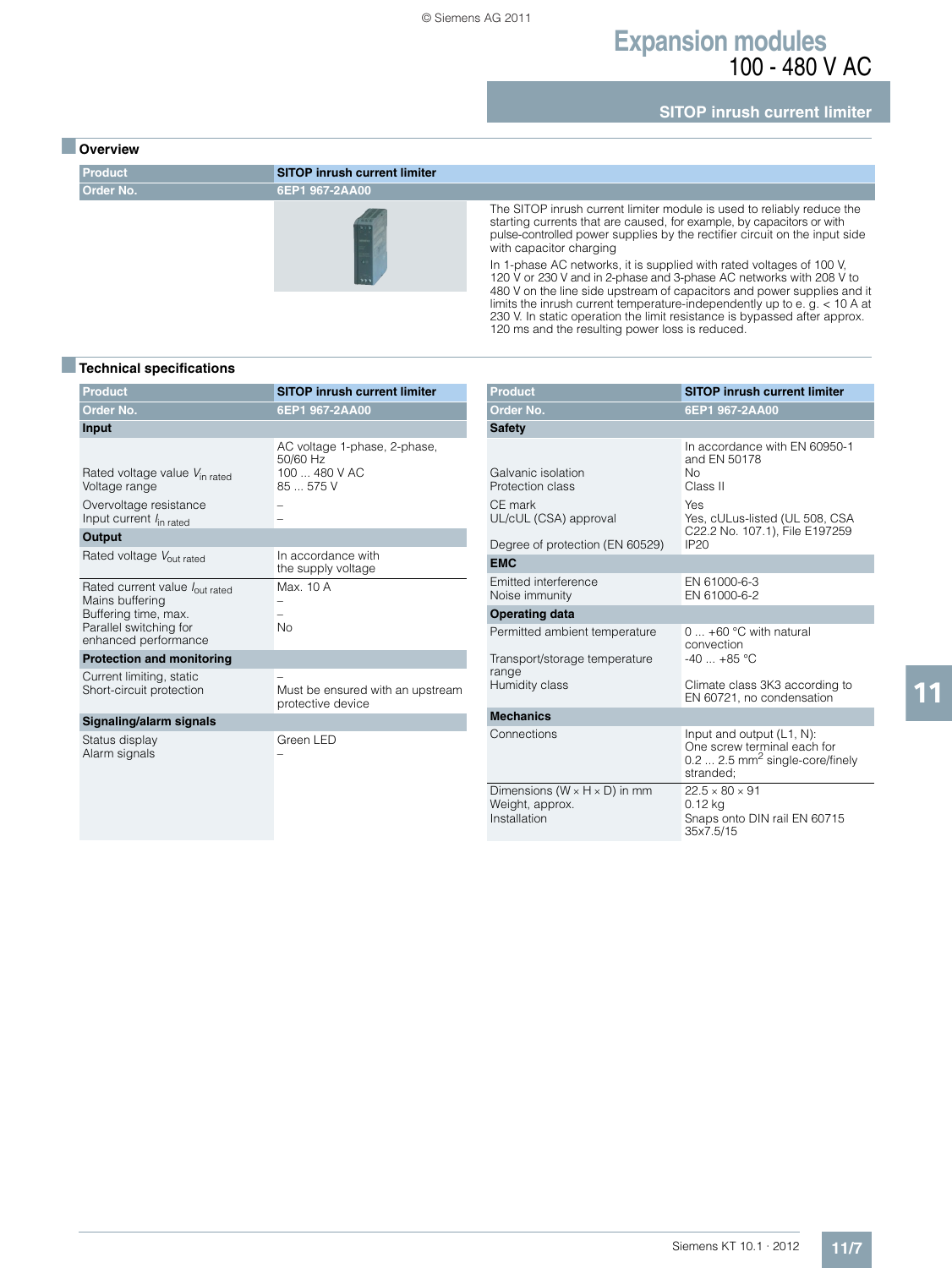# **Expansion modules** 100 - 480 V AC

### **SITOP inrush current limiter**

#### ■**Circuit diagrams**



\* Note: For 3-phase applications N shall only be wired on the input side for internal power supply. N must not be wired on the output side.

SITOP inrush current limiter connection diagram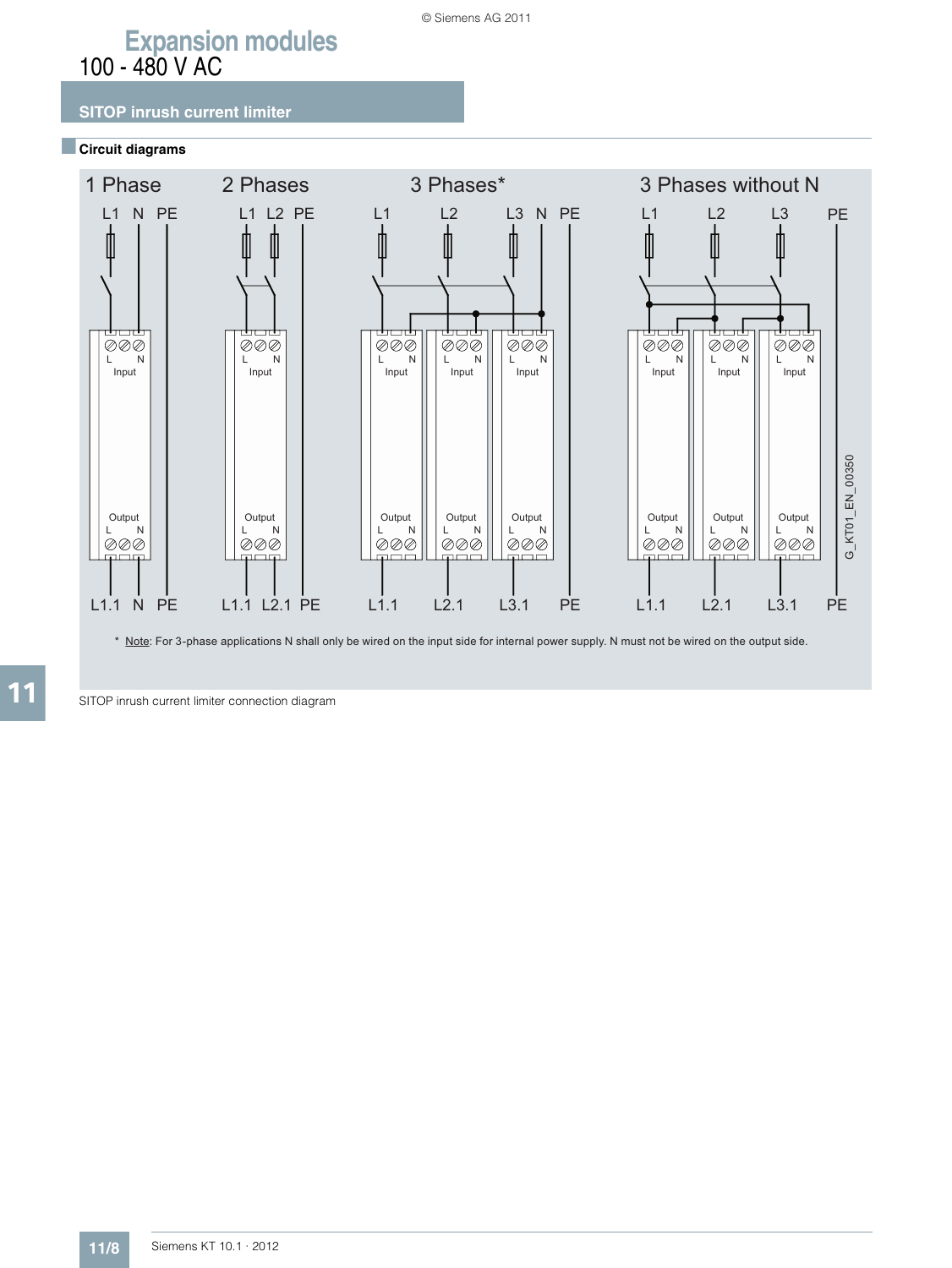# **Expansion modules** 24 V DC / 100 - 480 V AC

| Selection and ordering data           |                                        |                                          |                                   |                                  |       |
|---------------------------------------|----------------------------------------|------------------------------------------|-----------------------------------|----------------------------------|-------|
| Product                               | Input<br>Voltage V <sub>in rated</sub> | Output<br>Voltage V <sub>out rated</sub> | Current<br>$I_{\text{out rated}}$ | Order No.                        | Price |
| <b>SITOP modular signaling module</b> | $\overline{\phantom{0}}$               |                                          |                                   | 6EP1 961-3BA10                   |       |
| PSE202U redundancy module             |                                        |                                          |                                   |                                  |       |
|                                       | <b>24 V DC</b>                         | $V_{\text{in}}$ – approx. 0.5 V          | 20 A                              | 6EP1 961-3BA21                   |       |
| SITOP modular buffer module           |                                        |                                          |                                   |                                  |       |
|                                       | <b>24 V DC</b>                         | $V_{\text{in}}$ – approx. 1 V            | 40 A                              | 6EP1 961-3BA01                   |       |
| SITOP PSE200U selectivity module      |                                        |                                          |                                   |                                  |       |
|                                       | <b>24 V DC</b>                         | $V_{\text{in}}$ – approx. 0.2 V          | $4 \times 3$ A<br>$4 \times 10$ A | 6EP1 961-2BA11<br>6EP1 961-2BA21 |       |
| SITOP select diagnostics module       |                                        |                                          |                                   |                                  |       |
|                                       | <b>24 V DC</b>                         | $V_{\text{in}}$ – approx. 0.3 V          | 4 x 10 A                          | 6EP1 961-2BA00                   |       |
| SITOP inrush current limiter          |                                        |                                          |                                   |                                  |       |
|                                       | 100-480 V AC                           | 100-480 V AC                             | 10 A                              | 6EP1 967-2AA00                   |       |

### ■**Further information**

Additional information is available in the Internet under:

• 2D dimensional drawings, 3D CAD data, circuit diagram macros:

www.siemens.com/sitop-cax

• Operating instructions: www.siemens.de/sitop-manuals